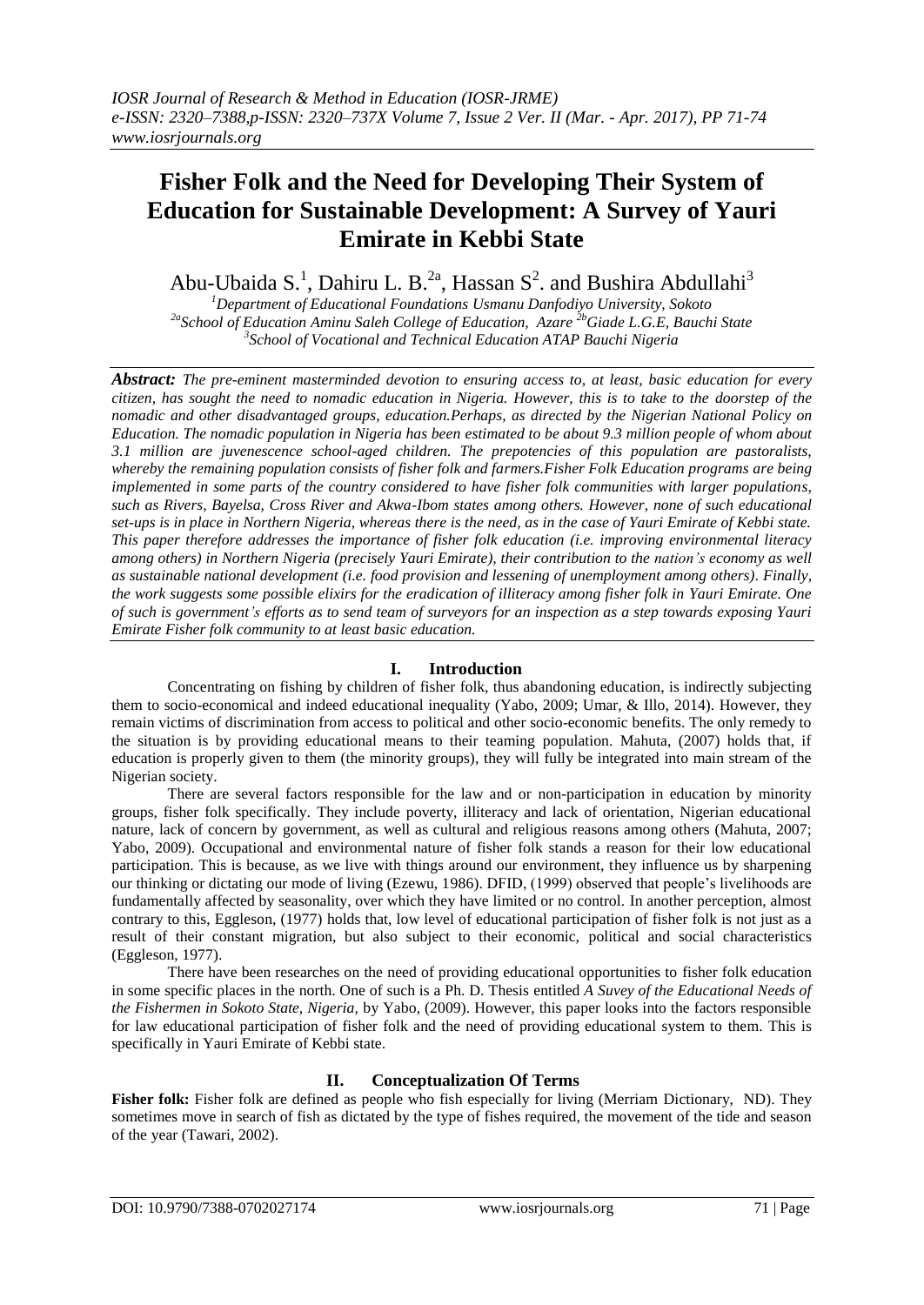**Yauri Emirate:** It is an Emirate in Kebbi state, Nigeria, comprising of three local government areas, namely Yauri, Ngaski and Shanga. It has the population, as of 2012, of 353,808 people (Salamone, 1987; National Population Commission, 2012; Umar, Birni & Gona, 2012).

#### **Minority Group and the Attempt to Their Educational Provision in Nigeria**

Minority groups, educationally, are those groups of individuals who have little or no access to formal and non-formal education. In such instances, their level of participation in existing educational programs is definitely low in general (Umar, 2000; Yabo, 2009). These minority groups include; the physically challenged, the Bush Kambari, Prison inmates, the nomads and indeed the fisher folk (Dukku, 2000; Umar, 2000; Yabo, 2009).

As strive towards tackling the educational problems of the disadvantaged, programs were launched, to provide educational opportunities to the minority groups. These programs include:

- **Girl Child Education:** The launching of girls education project was in the year 2004. Nigerian girls are exposed to accessing formal education by launching of this program. The program was supported by UNICEF and DIFID (Yabo, 2009).
- ii. **Special Education:** This program targets the physically challenged Nigerian. They include handicapped, lame, deaf/dump and blinds. The program is a joint task between the ministry of education and ministry of health, social welfare and labour (Akinpelu, 1994, Yabo, 2009).
- iii. **Nomadic Education:** The nomadic education for pastoral nomads is the handwork of NCNE in collaboration with states and local governments as well as the entire local community. Yabo, (2009) says, by the year 2001, there exist about 1102 schools of nomadic pastoralists across the federation.

#### **Fisher Folk Education in Nigeria**

NCNE in 1988 categorized nomads in Nigeria into nomadic pastoralists and artisanal fishermen (the nomadic fisher folk). The two groups, put together, have the population of about 9.3 million (NCNE; 1988; Yabo, 2009). Out of this population, about 2.8 million are fisher folk. However, reasonable part of this population is of school age children. This is indeed the reason, in an attempt of providing educational opportunity for all, the federal government established the National Commission for Nomadic Education (NCNE). The commission is however up to:

- i. Provide the nomads with relevant and functional basic education.
- ii. Improve the survival skills of the nomads by providing them with knowledge and skills that will enable them raise their productivity and levels of income.
- iii. Participate, effectively in the nation socio-economic and political affairs (Yabo, 2009).

During the previous years, the attention of NCNE was basically on the nomadic pastoralist, until the year 1990. In 1990, NCNE approved a national program aimed at educating the children of fisher folk. However, this program concentrated heavily in the southern part of the country; perhaps in states thus, Rivers state (which is the pioneer), Bayelsa, Cross River, Akwa-Ibom, Anambara, Delta, Edo, Ondo and Ogun states. The NCNE report made in 2006 shows that, about 40,842 childrens of fisher folk are beneficiaries of the program by the year 2001 (Yabo, 2009). The National Council Education promulgated the educational program of fisher folk in the year 1990. It was then that council approved this programme in nine Nigerian states (Rivers, Bayelsa, Cross Rivers, Akwa-Ibom, Anambara, Delta, Edo, Ondo and Ogun states) (Ezuwu and Tahir in Yabo, 2009).

However, it could be observed here that, educational provision for children of fisher folk have been available only in the southern part of the country.

### **Yauri Emirate and Fishing Activities**

Yauri is an [emirate](https://en.wikipedia.org/wiki/Emirate) in [Kebbi State,](https://en.wikipedia.org/wiki/Kebbi_State) Nigeria. It is located in the North- West corner of Sokoto State. The Emirate comprises three local government areas, namely; Yauri (with headquarters at Yelwa), Ngaski (with headquarters at Wara) and Shanga (with headquarters at Shanga). The area falls within about 80% of the total area of the Kainji lake. It is located on latitudes  $11^015^1$ -12 $030^1N$  and longitudes  $5^018^1$ -11 $020^1E$ . Its minimum temperature is  $32^{\circ}$ C, which occurs in December (during harmattan). However, the highest mean daily temperature of 39<sup>0</sup>C occurs in March and April (Yauri Meteorological Station, in Umar, Birni & Gona, 2012). The *Kambari* were the first group of people to sit in the area (called Yauri today), since before 13<sup>th</sup> centuries (Adamu, 1968; Balogun, 1970; Salamone, 1987). Today, Yauri is one of the smallest historical emirates in Northern Nigeria. In 1972, the population was about 112,000 people inhabiting a land area of about 1,306 square miles (3,380 km<sup>2</sup>) and scattered over six major districts (Salamone, 1987). However, by the year 2012, the emirate has a population of 353,808 people. Out of this figure 100,564 reside within Yauri local Government LGA, while 127,142 and 126,102 were found in Shanga and Ngaski LGA respectively (National Population Commission, 2012; Umar, Birni & Gona, 2012).

Yauri Emirate has been productive in farming and fishing since its early years. Up to today, Yauri serves as an important marketing center for smoked fish in the country (Adamu, 1968; Bologun, 1970; Salamone; 1987; Umar & Illo, 2014; Labaran, S. 2016). This is to say, fishermen in Yauri have been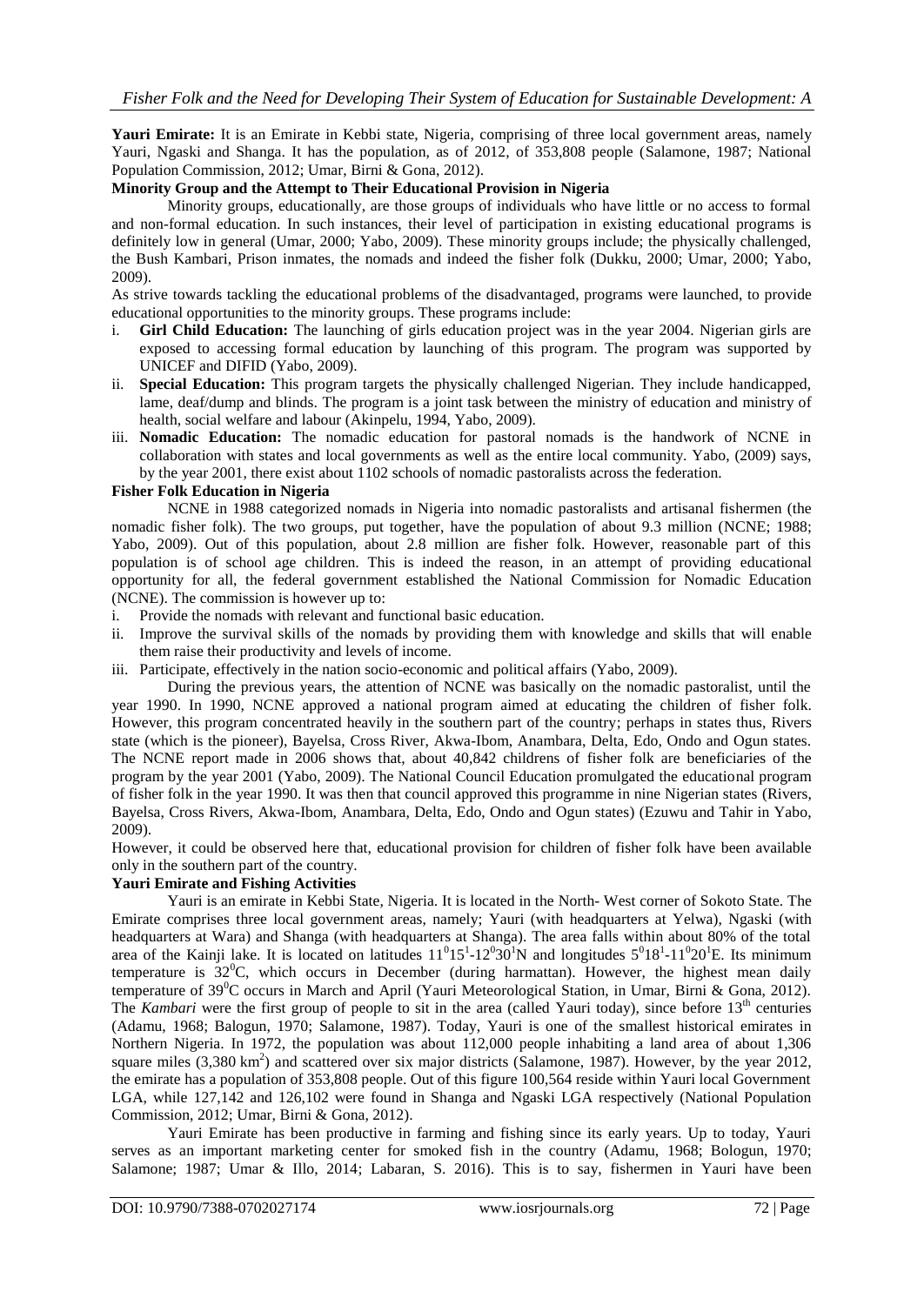economically contributive. Perhaps, fishing plays a vital role in Nigerian economy. It has been a source of income to many citizens, thus, reduces the problem of unemployment and provides a source of food (Tawari, 2002; Umar & Illo, 2014).

#### **Importance of Educating Fisher Folk**

The importance of education, generally, could not be overemphasized. As part of Nigerian community, fisher folk in Yauri emirate need to be educated. Generally, Yabo, (2009) considered the following as the anticipated positive effects of educating fisher folk:

- i. It will equip them with skills of managing fish farm, which entails breeding, harvesting and marketing of fish products and the use of banking services.
- ii. They would be provided with the knowledge of adequately adopting of modern technologies in the development of fish farms, fish processing and privation.
- iii. Educating fisher folk is also useful in acquisition of knowledge of the prevention and control of hazards in fishing ecology.
- iv. Education would orient them on knowledge of their legal rights and privileges as Nigerian citizens.
- v. Education would provide them with the knowledge of how to maintain a health family.

It should be understood at this juncture that, when these strategies are carefully pursued, migrant fishing communities in Nigeria will obtain the necessary pre-requisite for modern life and get involved in all educational programs actively (Yabo, 2009).

#### **Reasons of Migrants Fisher Folk Reluctance to Education**

Yabo, (2009) interviewed fishermen in nine villages of Sokoto (Rimawa, Gidan Gijire, Muza, Kambama, Gidan Hussaini, Gidan Rakkel, and Gidan Gangan). He found that, the following are responsible for the non-participation of the fisher folk children educationally:

- i. High poverty level among parents
- ii. Lack of job opportunities after completing school
- iii. Poor quality of teaching
- iv. Lack of infrastructural facilities
- v. Lack of job after completing school
- vi. Migrating nature of fisher folk (Yabo, 2009)
- However, NCNE, (1988) outline some problems faced by educational provision for fisher folk thus:
- i. Low level of enrolment
- ii. Drop-out rate
- iii. Inadequate teachers
- iv. Inadequate instructional materials and infrastructures
- v. Funding (NCNE, 1988)

### **Requirements for Educational Provision to Fisher Folk in Yauri Emirate**

Specifically, the following are areas at which the Yauri fisher folk need to be educated:

- i. **Religious education:** Religion is almost inseparable from human life. It guides the total way of human affairs. Having adequate religious knowledge guides individual towards being lawful and truth worthy. It also tackles the problem of religious extremism. Religious education risks undermining the place of this core subject in all schools, just at a moment when deeper reflection on religion, belief, spirituality and ethics could contribute enormously to the emergence of a society that seeks to embrace difference and is comfortable to celebrate the presence of a variety of religious and other belief systems (Gareth, 2014).
- ii. **Literacy and numeracy skills:** Getting literacy and numeracy education would help fishermen manipulate best, their occupation of fishing. Thus, they would make rational utilization of materials available for the maximization of productivity in their fishing activities.
- iii. **Political awareness:** Role of youth in present day politics' stressed the need for political awareness among the youth (Ravi, 2013). Political stability and development of any political system is a function of the awareness and positive involvement of the citizens in civic and political matters. Political awareness is a remedy to political violence which has become synonymous with Nigeria's political culture such that virtually all elections held so far in the country are violent-ridden (Ojo, 2014; Palade, 2014). Therefore, children of fisher folk in Yauri need political education.
- iv. **Agricultural education:** Agriculture plays a crucial role in the life of an economy. It is the backbone of our economic system. Agriculture not only provides food and raw material but also employment opportunities to a very large proportion of population. Thus, education is needed on how this sector could be efficiently utilized (Karuna, 2012).

#### **III. Conclusion**

The federal government has made many attempts to provide educational opportunities to the minority groups. This is however by launching programs mainly for catering the educational needs of such groups. The programs launched by federal government in this regard include; *Girl Child Education, Special Education* and